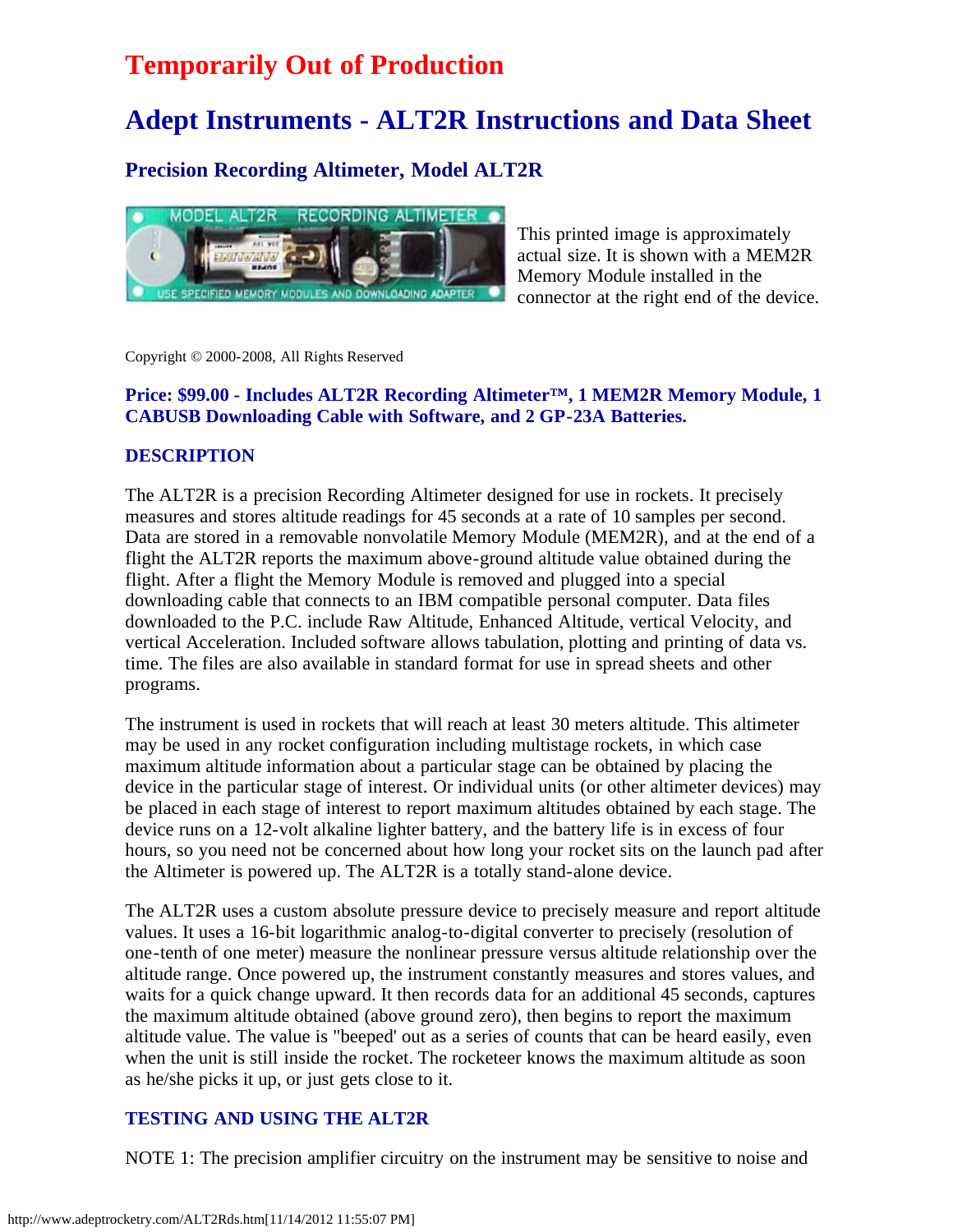static when being held. A 10-second silent time following power up gives time to get your hands off the unit before it starts taking readings. *Always handle the device by the edges when testing or installing to avoid touching any of the circuitry. Avoid carpeted floors and other sources of static electricity when handling and testing the device. Never store the device in a clear plastic bag; however, pink-colored or smoke-colored antistatic bags are ideal. Storage in a small cardboard box, or wrapped in a paper towel inside a plastic bag is acceptable. Do not use Velcro to secure the device.* Use care to keep the device clean and dry.

NOTE 2: This device must be installed only in a "clean area." *Electronic Instrumentation is not compatible with the fumes and residue created by rocket motors and deployment charges.* **The ALT2R must be installed in an area that is totally sealed from motors and deployment charges.**

Install a MEM2R memory Module in the 5-pin connector. To turn the unit on, install a 12 volt alkaline lighter battery (GP-23A, Eveready Energizer No. A23, Radio Shack, 23-144, etc.) in the battery holder. The spring end of the battery holder connects to the negative end of the battery. Remove the battery when not in use to turn off the device and to avoid prolonged stress on the battery holder and possible long-term disfigurement of the battery holder. When the battery is first installed, there will be a long beep to indicate that power is on. Then after 10 seconds, the unit will beep every 1.6 seconds to indicate that it is recording data and is ready to start looking for a quick increase in altitude. The 10-second pause after power up gives the user time to slip the unit inside the rocket tube before it starts looking for liftoff. **For best data logging results with this super precision device, allow 3 minutes for the unit and its sensor to "warm up" before launching.**

A quick increase in altitude tells the unit it has liftoff, and to record data for an additional 45 seconds. The change in pressure may be very small, and wind blowing directly on the Altimeter can cause a false start. The problem is usually avoided when the unit is inside the rocket. When liftoff is detected, the beeping rate speeds up to a rate of one beep per 0.8 second. Always listen before launching to assure that the Altimeter is beeping at the slower rate. If it is beeping at the faster rate, then something has caused a false liftoff detection. In this case, the Altimeter must be removed from the rocket and restarted.

The ALT2R starts recording at power-up. It constantly measures the ground-level altitude and waits for a quick change upward. It then precisely captures the maximum altitude obtained above ground zero. The ALT2R uses the proprietary technique of beeping out (blinking on some device models) a value to report the maximum altitude value. The beeps can be heard even when the unit is still inside the rocket.

After a flight, the ALT2R will be beeping out the maximum altitude in this manner: (1,325 meters) Beep ..... Beep Beep Beep ..... Beep Beep ..... Beep Beep Beep Beep Beep. A zero is indicated with a long Beep: (1,310 meters) Beep ..... Beep Beep Beep ..... Beep .....Beeeeeep. After each sequence there is a long pause before it repeats. This system works for three, four, or five digits depending on the value. **This beeping system is copyrighted and patented, and is a registered trade mark of Adept Instruments, Inc.** The value beeped out is in meters to the nearest unit of one meter. However, all values recorded and calculated have ten times the resolution of one meter. Values are recorded and saved in files to a resolution of one-tenth of one meter.

**To simulate rocket liftoff** and to see (hear) the unit do its thing, it is necessary to pull a vacuum on the top of the pressure sensor (the black gizmo with four pins). A quarter-inch diameter piece of plastic or rubber tubing can be used. You need only hold the vacuum for a few seconds, then release slowly. However, the best method is to put the device inside a small bottle, and pull a vacuum on the bottle (or you may use an Adept VACBOT Vacuum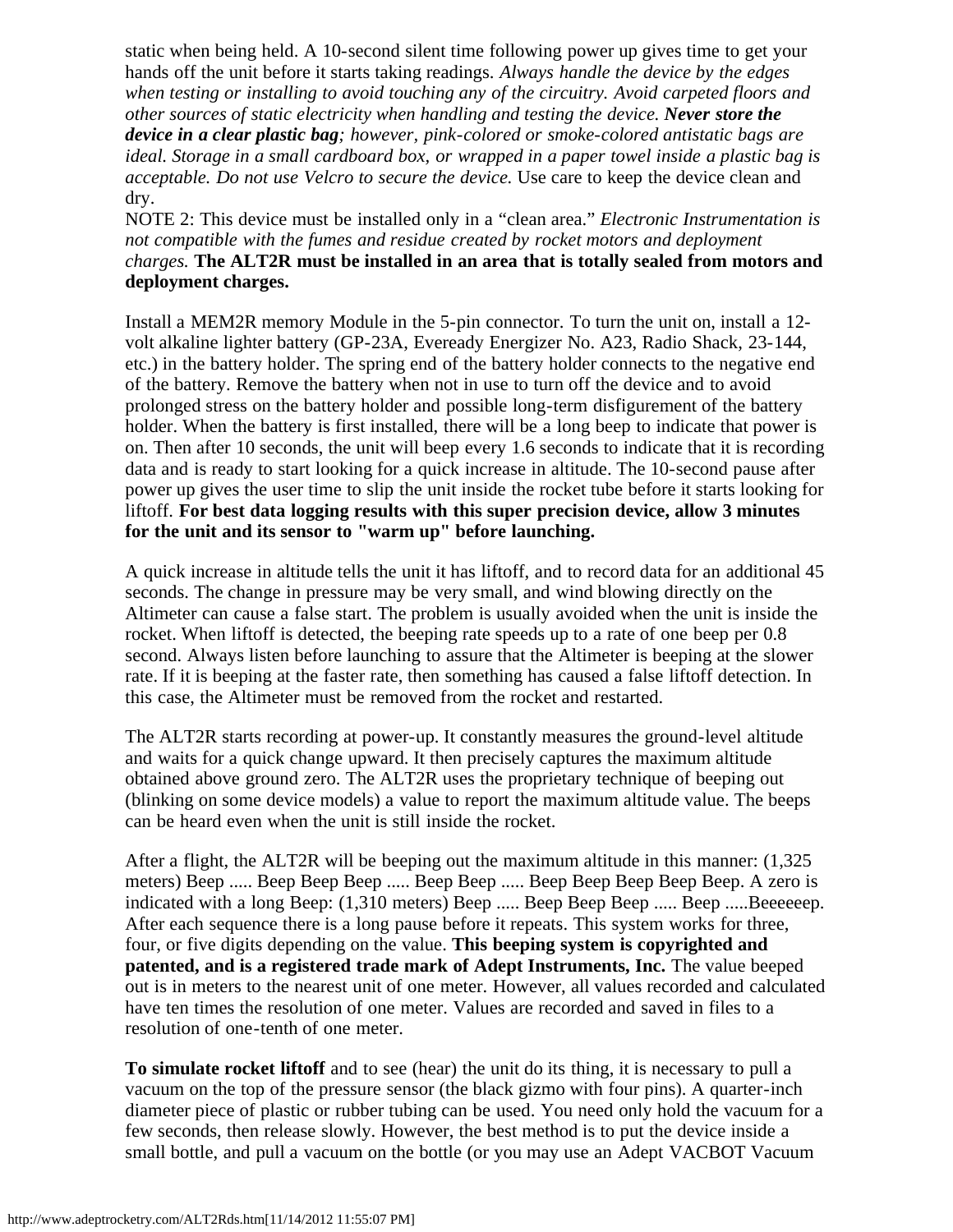Chamber). It is easy to simulate rocket flights to altitudes of several thousand feet. Slowly pull the vacuum, then slowly release the vacuum. As the vacuum (altitude) increases, the beeping will speed up to indicate that the Altimeter has detected liftoff. Then after an additional 45 seconds it starts beeping out the maximum altitude attained above ground.

#### **AFTER A FLIGHT OR A SIMULATED FLIGHT**

If the Altimeter is not yet beeping out the maximum value, then wait the remainder of the 45-second recording time before retrieving or handling the device. Count the beeps to get the maximum altitude, and make note of the value. Immediately remove the Memory Module to assure that it cannot be affected in case of an accidental restart (usually when you are trying to remove the battery). Then you may remove the battery to turn off the instrument. Plug the Memory module into the end of the Downloading Cable. Plug the Cable into an available USB Port on the P.C. Then run the Adept software, **ALT2R.exe**.

#### **THE SOFTWARE**

The software and USB driver first must be installed. See the ReadMe.txt file on the distribution disc. It will direct you to the Installation Instructions which are also on the disc.

### **SPECIFICATIONS**

- Altitude Capability: to 5,000 meters Above Ground Level (AGL), to limit of 5,000 meters Above Sea Level (ASL).
- Lowest Maximum Altitude Readable: 30 meters. Liftoff is detected when the altitude quickly increases by 30 meters. Mach compatibility: yes - captures maximum altitude at true apogee.
- Resolution of Measurement: one-tenth of one meter; system uses a logarithmic 16-bit A-to-D converter.
- Accuracy Over Full Range: +/- 5% of reading with all atmospheric, barometric, temperature, and other conditions considered. Calibration accuracy is +/- 2%, typical.
- Piezo Beeper reports maximum altitude and operational status.
- Battery Life: 4 hours minimum.
- Measures  $0.85$ " wide by  $0.65$ " thick by  $3.35$ " long.
- Weight: 10.7 grams. Weight with battery and Memory Module installed: 19 grams (0.67 ounce).
- Fits inside a tube with a minimum ID of 0.86 inch (21.8 mm), a loose fit in a 24 mm or Estes BT-50 body tube.
- Accessories required: one 12-volt alkaline lighter battery, one MEM2R Memory Module, CABUSB Downloading Cable and Version 5 or later software for the ALT2R.

### **NOTES ON MOUNTING AND INSTALLING**

This device is intended to be installed lengthwise in a small rocket tube. It fits inside a 0.86 inch (21.8 mm) minimum ID tube; it is a loose fit in a 24 mm or BT-50 tube. When it is to be used in a larger diameter body tube, it may be mounted in any orientation. It may be mounted inside a BT-50 tube that is connected to bulkheads or other structural elements. Also, it may be wrapped with or rolled up in foam rubber or paper towels before being slipped into a larger diameter tube. This has the advantage of additional protection against crash damage, or contamination. The Altimeter will still be able to "breathe" through the porous materials. The Altimeter will still work normally.

**Do not use Velcro as a mounting device.** When installing lengthwise, always mount the Altimeter with the spring end of the battery holder facing upward toward the nose end of the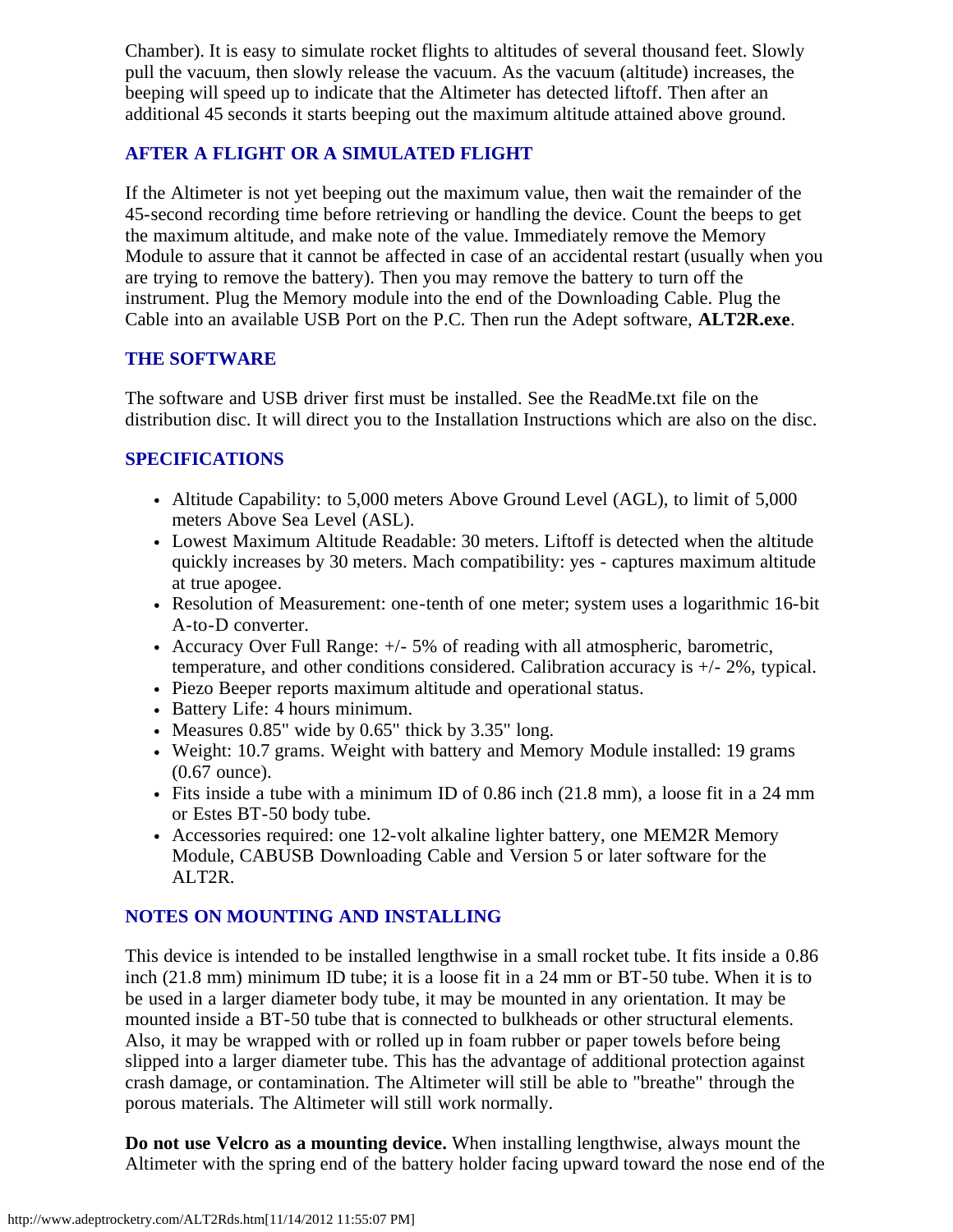rocket. This will avoid compression of the spring and battery disconnection during a very high acceleration liftoff.

An Altimeter must be mounted in a "sealed" chamber with a vent or vents to the outside. A sealed bulkhead below the altimeter chamber is necessary to avoid the vacuum caused by the aft end of a rocket during flight. A sealed bulkhead above the altimeter chamber is necessary to avoid any pressure fluctuations that may be created at the nose end of the rocket. If the front of the payload section slip fits to another section such as a nosecone, then the fit must be as free as possible from turbulence. A breathing hole or vent (also known as a static port) to the outside of the rocket must be in an area where there are no obstacles above it that can cause turbulent air flow over the vent hole. Do not allow screws, ornamental objects, or anything that protrudes out from the rocket body to be in line with and forward of a vent hole. Vents must be neat and burr free and on an outside surface that is smooth and vertical where air flow is smooth without turbulence.

Some rocketeers use multiple static ports (vent holes) instead of just one. Very strong wind blowing directly on a single static port could affect the Altimeter. Multiple ports evenly spaced around the rocket tube may help cancel the effects of strong wind on the ground, the effects of transitioning through wind shears during flight, the pressure effects of a non-stable liftoff, or the pressure effects that occur due to flipping and spinning after deployment. If you wish to use multiple ports, then use three or four. **Never use two.** Ports must be the same size and evenly spaced in line around the tube.

**The general guideline for choosing port size** is to use one 1/4 inch diameter vent hole (or equivalent area, if multiple holes are used) per 100 cubic inches of volume in the altimeter chamber. For instance, an eight-inch long four-inch diameter tube has a volume of about 100 cubic inches. Use one 1/4 inch port, or three or four 1/8 inch ports evenly spaced around the tube. An altimeter chamber two inches in diameter and eight inches long (25 cubic inches) needs one 1/8 inch vent hole or three or four 1/16 inch vent holes. Keep hole sizes within +100% or -50% of the general guideline. Do not make the holes too small, and **especially do not make them too large**. A vent or vents in a BT-50 (24 mm) tube will be quite small.

Vent holes should be a minimum of four body diameters below the junction of the nosecone with the rocket body. This is necessary with high performance (high speed) rockets. The tremendous pressure on the nosecone leeches down the rocket body as much as four diameters before it dissipates. With lower speed rockets, the "minimum of four body diameters" rule may be reduced to one or two.

#### **LIMITED WARRANTY AND DISCLAIMER**

Adept Instruments, Inc. warrants to the original purchaser that this product is free of defective parts and workmanship and that it will remain in good working order for a period of 90 days from the date of original purchase. This product will be repaired or replaced within 90 days of purchase if it fails to operate as specified, if returned by the original purchaser and if it has not been damaged or modified, or serviced by anyone other than the manufacturer. Adept Instruments, Inc., their owners, employees, vendors and contractors shall not be liable for any special, incidental, or consequential damages or for loss, damage or expense directly or indirectly arising from customer's or anyone's use of or inability to use this device either separately or in combination with other equipment, or for personal injury or loss or destruction of other property, for experiment failure, or for any other cause. This device is sold as an experimental accessory only, and due to the nature of experimental carriers such as rockets, the possibility of failure can never be totally removed. It is up to the user, the experimenter, to use good judgment and safe design practices and to properly pretest the device for its intended performance in the intended vehicle, or reasonable facsimile of same, under controlled conditions to gain reasonable belief that the device and vehicle will perform in a safe manner, and to assure that all reasonable precautions are exercised to prevent injury or damage to anyone or anything.